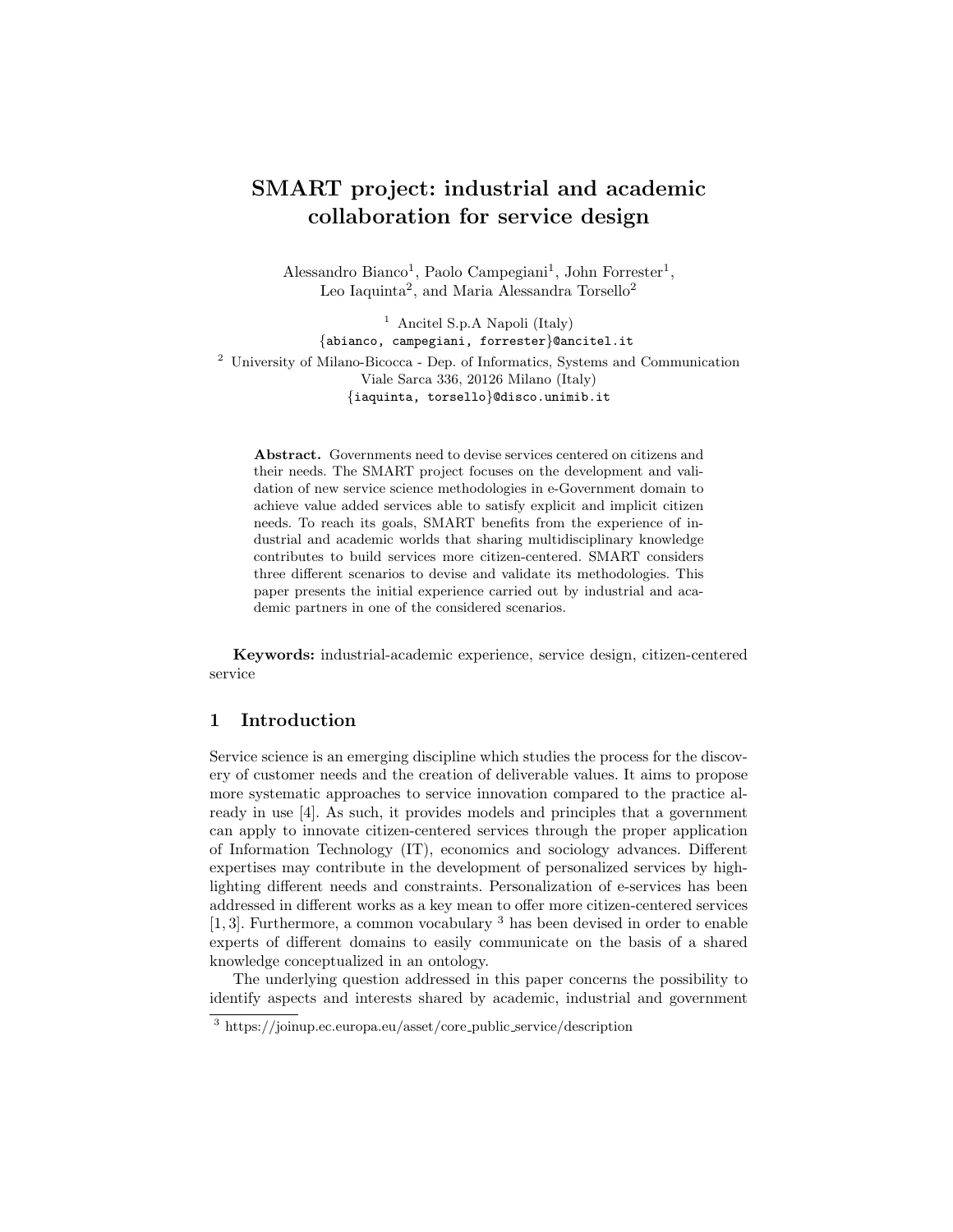communities that should synergically act towards the provision of e-services personalized to citizens. More precisely, this study describes the experience carried out in the service science domain within the SMART project. SMART (Services and Meta-services for smART eGovernment) is a 3-year project founded by the Italian PON project PON01 00861 and it aims to define and validate new design approaches for citizen-centered e-services and their application in IT service production. The project involves several partners with different points of view and objectives presented briefly in the following:

- Industrial partners are interested in the production of a software application for service distribution. The application should provide citizens with an integrated view of local government services and should ease the interaction between people and Public Administrations (PAs). Moreover, the application should promote further technological development by offering the opportunity to publish and advertise correlated services, thus improving citizen satisfaction;
- Academic researchers are interested in defining new service science methodologies and experimenting their application in real service delivery scenarios. The application should investigate the effectiveness of the proposed techniques to discover citizen needs, the flexibility of methodologies to deal with any legal, economic and sociological issues, and their ability to promote public service re-engineering activities;
- PAs are interested in the innovation of their services. The developed methodologies should promote effective re-engineering activities, reduce waste and improve the efficiency of service production and delivery. Moreover, the developed software application should provide a more immediate and valuable access to public services, reduce the amount of employees' work and increase the citizen satisfaction.

All partners try to develop effective methods for sharing multidisciplinary knowledge and training new service science experts. Thus, the project experience should teach professionals how to effectively collaborate and generate ideas in an environment with different objectives, expertises and backgrounds. In addition, an education project should validate a curriculum for a service science expert.

SMART involves the University of "Milano-Bicocca" and three IT companies, namely Ancitel, Future Space and Halley Sud-Est. The academic partner studies and promotes the application of methodologies for modeling services and training professionals. Ancitel offers services to Italian local governments both at the IT level and at the strategic consulting level; it also contributes in SMART with its knowledge of the local government needs and its service development experience. Moreover, Ancitel hosted an education center for eighteen service science experts who are able to deal with a wide range of topics about information technology, law and government organization. Finally, Future Space and Halley Sud-Est offer e-services to public and private sectors and, in SMART, they are essentially involved to apply the proposed methodologies on real scenarios in order to validate their suitability.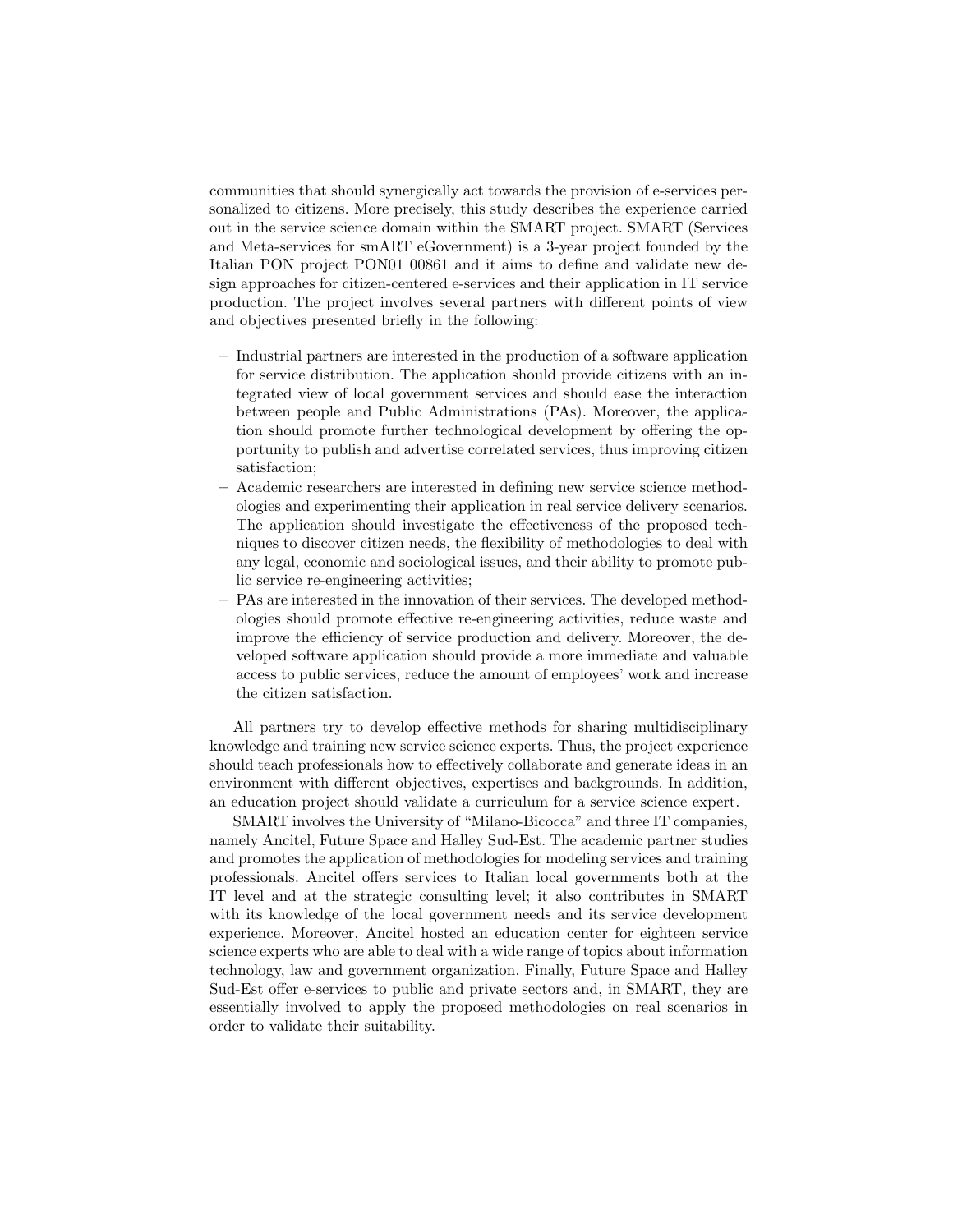The rest of the paper is organized as follows. Section 2 describes the main activities of SMART, focusing on three demonstrative scenarios. Section 3 describes the joint experience carried out by academic and industrial partners considering the first scenario. Section 4 concludes the paper.

#### 2 The Three SMART Scenarios

The project activities were begun by analyzing the current needs of local governments and citizens with respect to ease and efficiency of access to services, law and administration rules that enforce the technological upgrade, available funds and readiness to accept innovation. The analysis has provided some insights about three specific scenarios identified as interesting study cases.

For each scenario, SMART has aimed to develop "Value Added Services" (VASs), i.e. protocols and tools for an integrated access to basic services that a citizen requests driven by a motivation. Different basic services could be actually related whenever they are useful to satisfy a unique need of the citizen. The discovery of these latent relations should relieve the citizen from the cognitive, organizational and logistical burden needed to produce and execute a plan that allows the access to basic services. Hence, in a first approximation, we may consider a VAS as a package or bundle of basic services which, taken together, cover a need. In addition, a VAS should take into account that in different situations the same need may be covered by different sets of basic services. Consequently, the citizen should interact directly with many services by using them in different production processes. Hence, the main aim of a VAS is to define a proper orchestration plan of basic services in order to satisfy explicit and implicit citizen needs. The scenarios are briefly described in the following:

- Public business opening: in this scenario, the VAS offers an integrated view of services that an entrepreneur uses in order to establish and maintain a company. Italian laws introduced an unique access point, named "SUAP", which aims at coordinating all the administrative requirements needed for creating enterprises in order to streamline relations between PA and citizens. The VAS to be developed for this SMART scenario should contribute to making SUAP services more citizen-centered. In this way citizens could perceive the SUAP not only as an institution able to eliminate useless constraints, but also as a help for efficient company start-up. The partners involved in the development of this VAS have different interests. Specifically, Ancitel is interested in developing an application for on-line SUAP services; academic researchers are interested in exploring innovative methodologies to add value in SUAP services. The starting point was the analysis of the SUAP domain to understand actual needs of entrepreneur and PAs. Precisely, analysis effort focused on services for opening café and Bed  $\&$  Breakfast (B $\&$ B) businesses. More details on this analysis are given in section 3.
- Demographic information update: in this scenario, the VAS offers an integrated view of the interaction between PAs and citizens when they need to update demographic information. In this VAS, the analysis focused on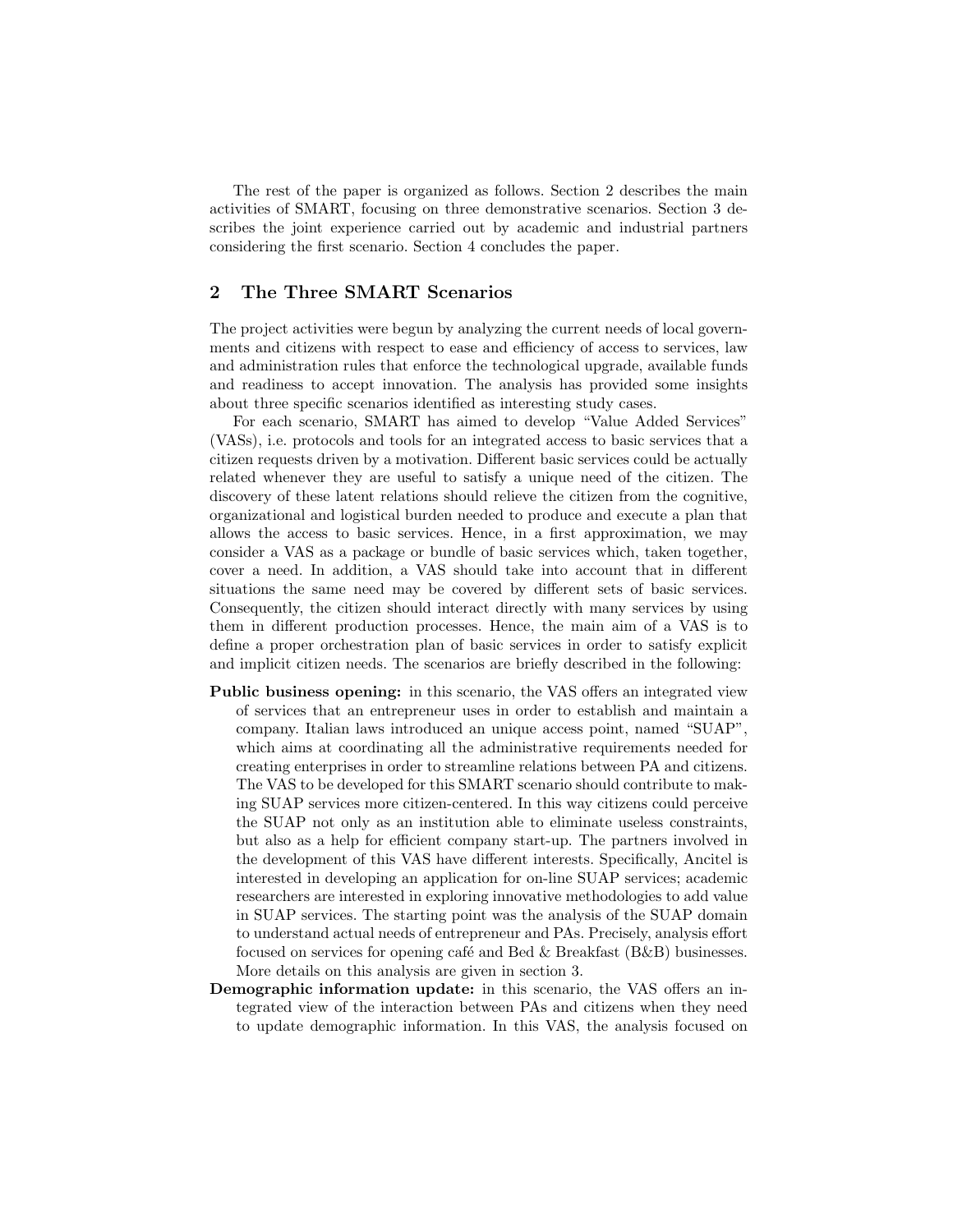services for residence change since PAs are interested in providing service bundles able to reduce the delivery effort and to enhance care for citizens. Such service bundles may help citizens to quickly change residence, offering them insights useful to make more comfortable their residence change and allowing them to share related information with other communities. The main interest of Ancitel in this VAS concerns the development of applications to enable citizens to change residence on-line in real time, according to the current law which was introduced as a key element in a nation wide effort to increase productivity. The academic researchers are interested in the design of strategies that create added value by composing service bundles. The VAS development began with the domain analysis focusing on Italian laws about change of residence and services that could be useful to citizens when they change residence, such as services related to school and nursery.

Territory control: in this scenario, the VAS offers an integrated view of information provided by actors, such as police, PAs and citizens. For instance, the VAS would allow police agents to carefully monitor the territory by also discovering stolen vehicles and common violations. Services for territory automatic control allow to reduce the amount of work, improve the effectiveness of investigations and interventions increasing citizen reliance on PAs. In this VAS Ancitel is involved in developing applications for allowing citizens to report violations and police agents to effectively intervene in reported violations. Moreover all partners are interested in exploring the opportunity of using open data and user generated content to deliver informative services. The early work in this VAS was the analysis of the police procedures, possible ways to gather territory information and to produce meaningful reports, for instance about vandal and criminal acts on public infrastructures.

One SMART outcome should be the VASs implementation by a web platform that integrates several services. The system should offer a common access point for PAs and other involved subjects to provide a service ecosystem enabling citizens to use VASs. Currently, some components of the platform have been analyzed and designed. Ontologies and models have been studied in order to allow providers and local governments to easily code their services and to quickly subscribe them in the platform with a minimum effort. Algorithms for automatic composition and selection of services have been devised, so that the platform is able to support the choice of the most valuable service combination and to automatically provide a bundle proper to needs of a specific user.

# 3 Experience in the Public Business Opening Scenario

This section describes the experience carried out by SMART industrial and academic partners to gather data about the demographic information, usage experiences and needs/expectations of entrepreneurs within the scenario on public business opening. To collect information about entrepreneurs, we devised questionnaires considering two kinds of public businesses, namely café and B&B. A questionnaire contains two main sections to collect respectively demographic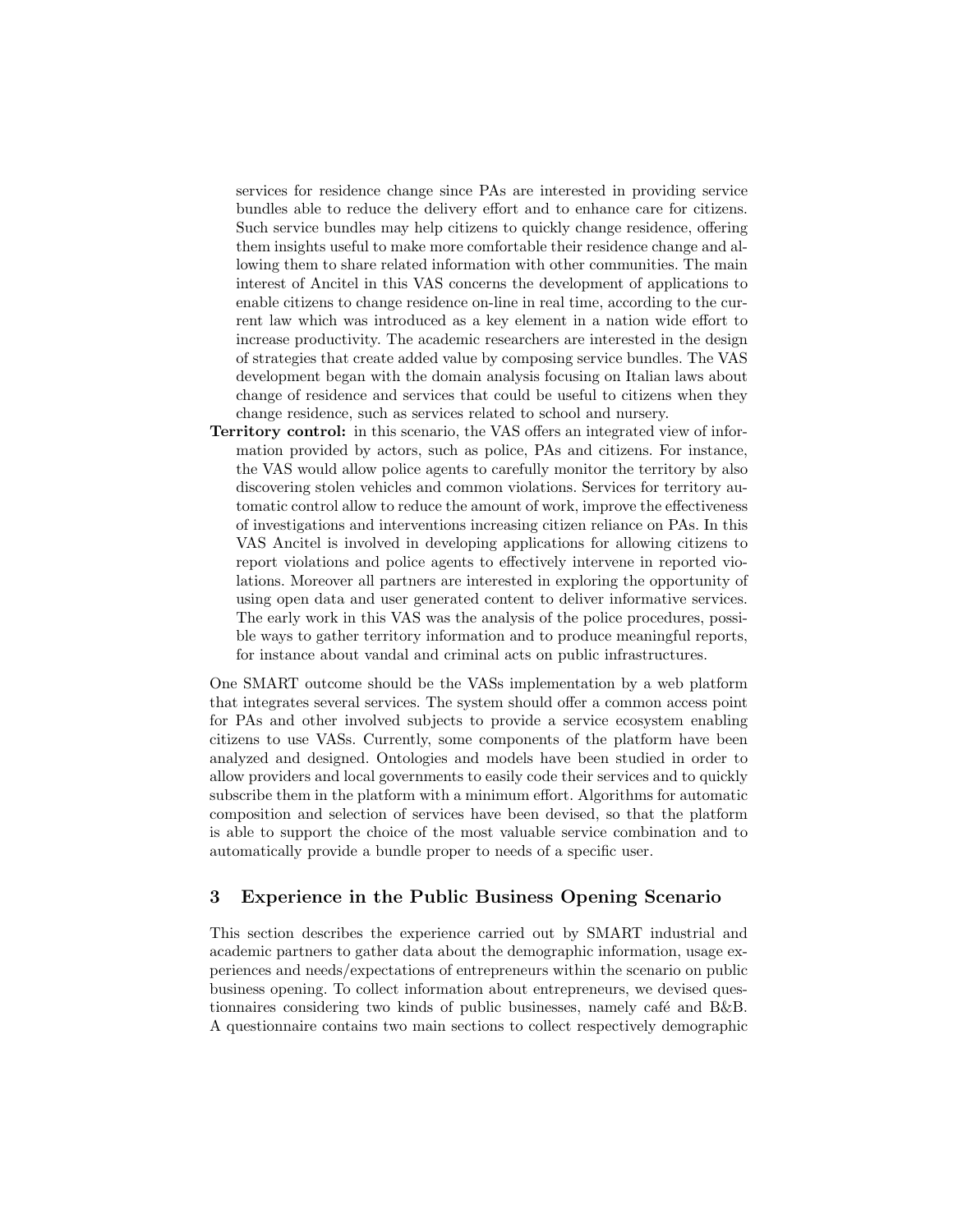data and information about usage experiences on services for opening public businesses in Italy. Precisely, the first section includes questions about gender, age, marital status, children number, citizenship, residence, income, occupation and production field. Questions of the second section concern a set of services identified during the SUAP domain analysis (e.g., requests for certifications such as Italian anti-mafia attestation, acoustic influence attestation, and supplementary services such as insurance or wi-fi). Specifically, entrepreneurs were required to answer questions about some aspects of considered services such as the time spent to request it, the time to obtain it, its cost, its transparency, its ability to fulfill entrepreneurs' needs. For each aspect, entrepreneurs were required to indicate their perceptions by choosing one of the levels among those included in Likert scales commonly used in survey researches [2]. Two different strategies have been employed to provide questionnaires: entrepreneurs have autonomously completed online questionnaires or they have been assisted by an interviewer.

The gathering phase has involved entrepreneurs who have started their business during the year 2012. Precisely, we have selected from the Italian Registry of Company about 200 entrepreneurs of café and about 250 entrepreneurs of B&B from different Italian regions. Then, we have contacted them to obtain their availability to complete the questionnaire and 38 entrepreneurs of café and 64 entrepreneurs of B&B have completed at least the demographic section.

Successively, we have performed the descriptive analysis of the collected data. In this phase, for each question, we have analyzed the answers and computed some statistical descriptors on the collected values useful to increase knowledge on entrepreneurs using public business opening services. In the following we provide some graphics showing value frequency distributions for some sample questions. Graphics about gender, age and occupation questions are shown in Fig. 1. For some questions, collected data have been integrated with statistical data published by the Italian National Institute of Statistics (ISTAT) to derive more informative data. For instance, starting from the residence city specified by entrepreneurs we have derived the city size in terms of habitant number. Moreover, we have also determined the altimetrical zone corresponding to the specified residence in order to recognize the activity context by distinguishing among hill, litoral hill, plain and mountain zones. Such additional information may heavily affect expectations and requirements of users when they have to open a public business. Fig. 2 shows the frequency distributions for residence provinces ("Other" includes provinces with the lowest frequency), altimetric zones and city sizes.

As concerns questions of the second section, we have analyzed the perception distributions. As an example, Fig. 3 shows the distributions for all aspects of the insurance service. Perceptions are expressed on a scale from L1 (the most unsatisfactory level) to L7 (the highest satisfactory level). L0 is the level for unexpressed perceptions. In addition, we examined how perceptions are distributed with respect to the actual values of each service aspect. Fig. 4 shows an example of the distributions for the cost of the insurance service. For each perception level expressed by entrepreneurs, the figure shows box plots indicating insurance cost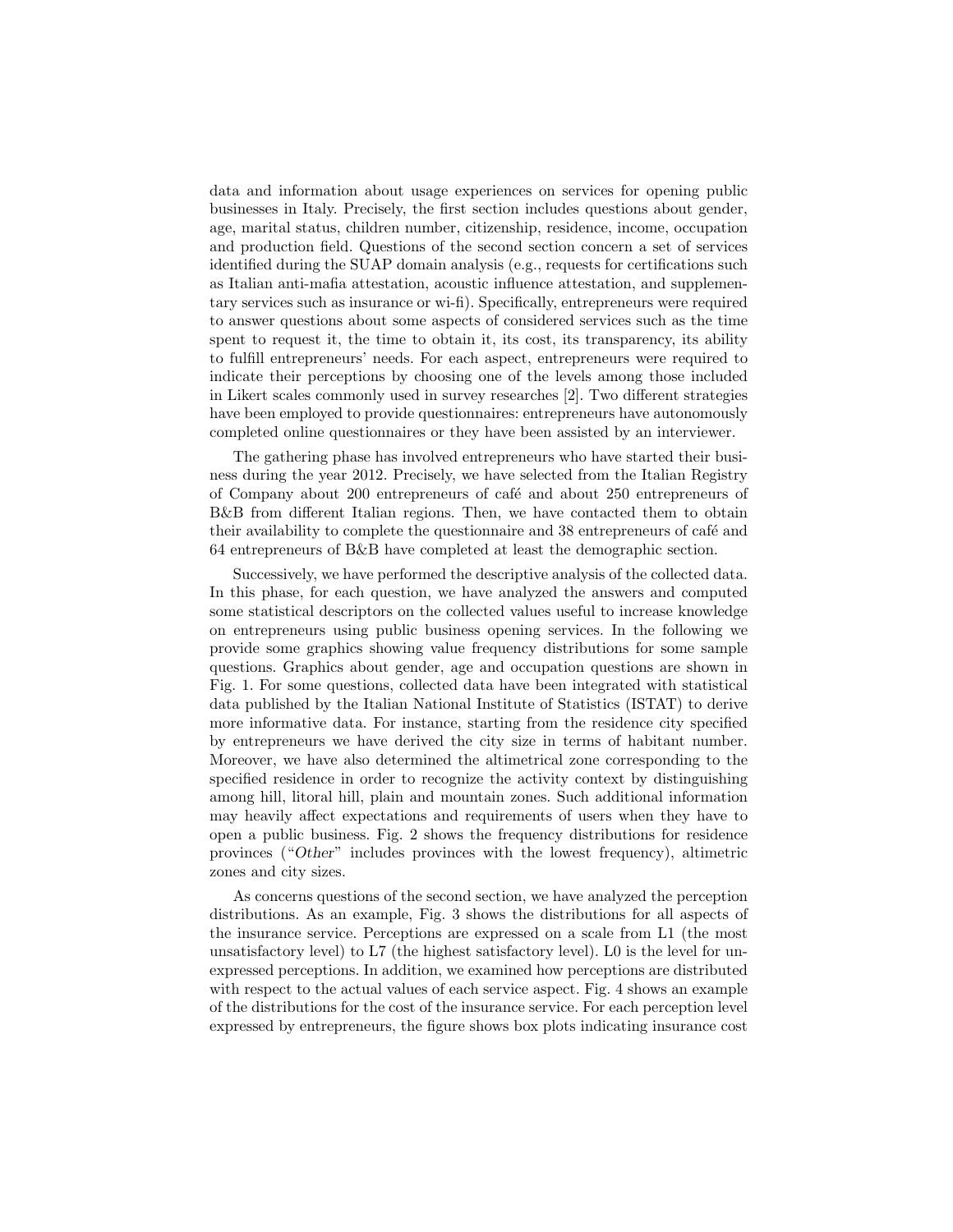

Fig. 1. Frequency distribution of gender(a), age (b) and occupation (c)



Fig. 2. Frequency distribution of residence (a), altimetrical zone (b) and city size (c)

values on which they expressed the corresponding perception level. The gathered information is the basis for a future knowledge mining process. Such process will highlight service characteristics that can be enhanced in order to improve values perceived by entrepreneur groups. Its results will also allow personalization of VASs according to group membership. For example, Figure 3 shows that entrepreneurs are mostly concerned with insurance cost and that there is a niche who would benefit from reduced delivery and request time. Hence, a VAS can improve value by reducing costs and times by means of IT improvements.

Data gathered through questionnaires may be conveniently exploited to identify groups of users sharing similar characteristics and thus providing service bundles tailored to their actual needs and expectations. More specifically, the software platform will gather demographic information from the user and will use it to deliver more personalized services depending on the user group.

### 4 Conclusions

This paper has presented a joint experience of academic and industrial partners in SMART, a research project that aims to define and validate new methodologies for more citizen-centered services. SMART considers three scenarios to